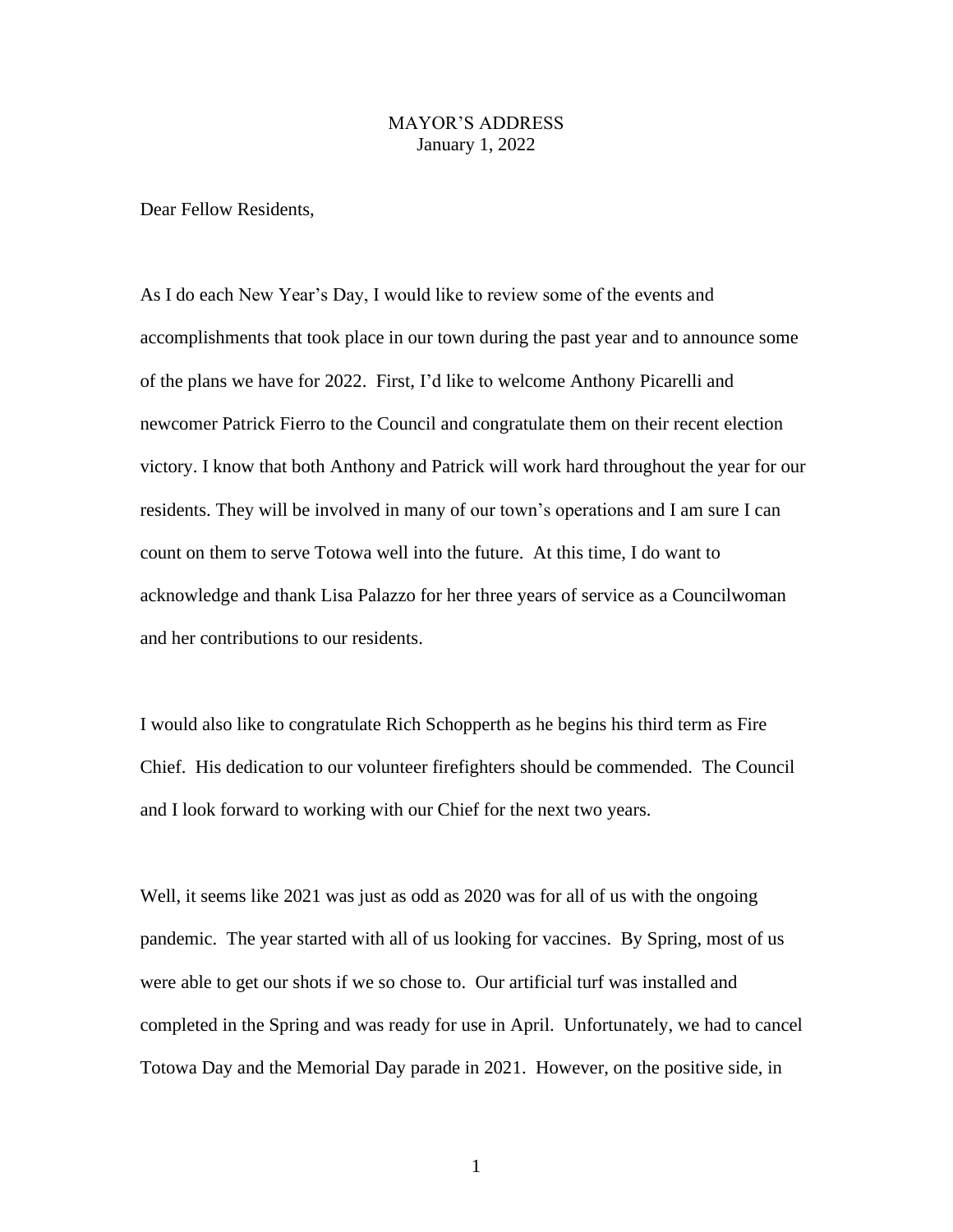June, we were able to open the municipal building to the public, we had a successful summer camp for our youth, we opened our town pool to a record number of members, and held 11 summer concerts on our lawn in front of the municipal building that were well attended.

Then, at the end of August, our town was hit by Hurricane Ida. The amount of rainfall we received in a short time overwhelmed our sewer system as was seen across New Jersey. Streets looked like rivers and areas of our town that hadn't flooded before suddenly did. Our firefighters worked tirelessly throughout that evening and night, rescuing over 20 people in flooded vehicles while in knee deep water and one individual by boat in the Passaic River. Our First Aid Squad was also on call that night administering to several people. I would like to pause here to thank our volunteers in both the Fire Department and First Aid Squad not only for their efforts during the hurricane but for their efforts throughout the year to our community. Our police department should also be recognized as they were moving nonstop that evening with all of the road closures, abandoned vehicles, and other emergencies they had to deal with. And our DPW staff had to keep the pumps running that night and assisted in the days and weeks after with the clean-up. We saw the best of our community come out with neighbors helping neighbors and our own Councilwoman Andriani and Senator Corrado distributing clean up kits from the Red Cross to affected residents. The library offered food and essential nonfood items to needy residents through the generous donations of Totowa residents. Let's hope we don't have to face one of those storms again any time soon.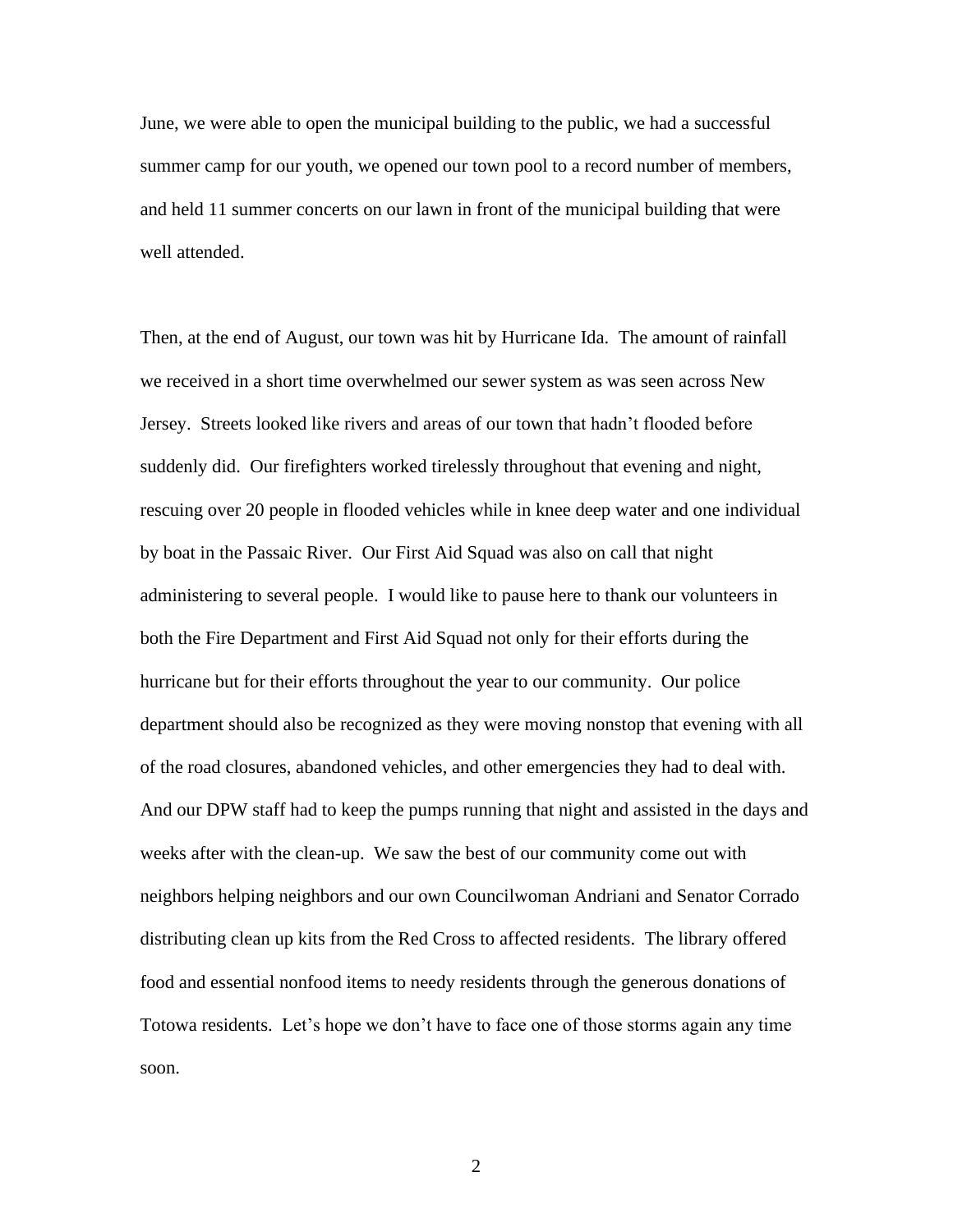During the Fall, we were able to hold our 5K Turkey Trot once again and the number of participants swelled from the prior two years. The fire truck parade with the Totowa and West Paterson Fire departments was also held again and the number of trucks in the parade doubled from two years ago. The toys collected by our volunteer firefighters surpassed the prior year totals and were donated to children in local hospitals. And speaking of parades, in December, we were fortunate to have a convoy of trucks from Wreaths Across America rumble through our town on Union Boulevard to crowds of supporters who lined the street. We also held our annual tree lighting ceremony in person with the school choir and musicians.

With respect to our infrastructure, PSEG completed the replacement of older gas lines in our town in 2021. This was done to try to avoid some of the gas problems that occurred during Hurricane Irene and Superstorm Sandy. The roads in our town where PSEG had been digging and have been repaved this year by them or by our town with assistance from grants from the Department of Transportation include the entire length of Stewart Terrace, Meadow Drive, Knollwood Drive, Pamela Drive, Carr Place, Roseda Drive, Glen Terrace, Rutherford Court, Artillery Park Road, Knox Terrace, Colonial Court and portions of Columbus Ave. and Bogert Street. With a grant from the Department of Transportation, we repaved Dey Hill Trail, Craig Court, and Commerce Way. And with our own funds, we repaved Crescent Ave., Margaret St. and Bullens Lane. This long list will improve many of our roads by making them smooth again. In 2021, we have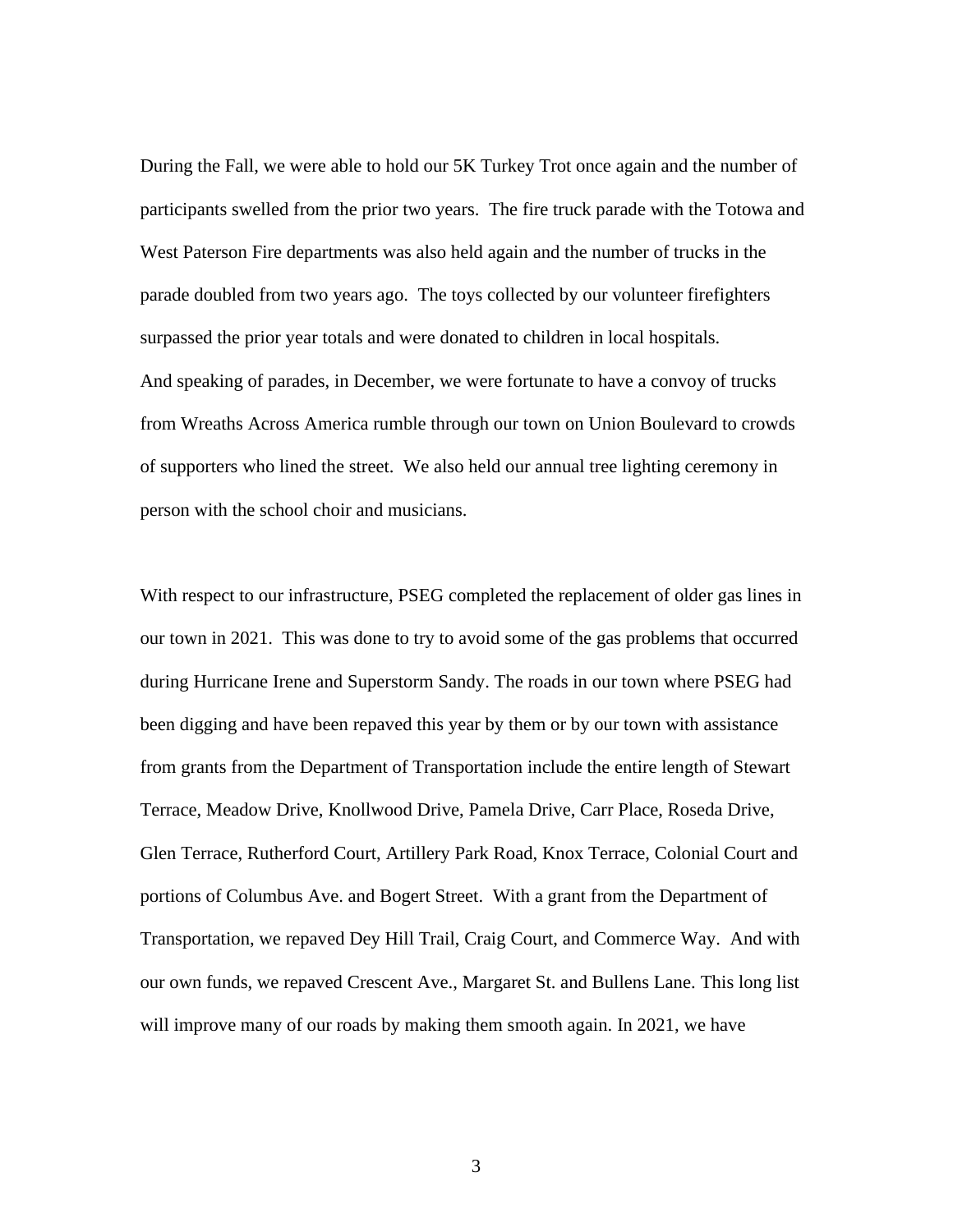received a grant from the DOT for Hamilton Trail, Stirling Terrace and Fellner Place. We will look to repave all roads in Arlington Estates in addition to those mentioned. We completed the replacement of all of the park equipment at the Bogert Street park and look to do the same for the park by Riverview firehouse with a grant we are applying for.

We applied for another grant from Passaic County to continue relining our sanitary sewers. Our most recent award is for a portion of Lincoln Avenue. These efforts will help alleviate some of the infiltration that enters our sanitary sewer system. We have begun on the project to replace the pumps and infrastructure at the William Place pump house. We are in the engineering planning stage for an upgrade to the Riverview Drive pump station. These are both expensive projects but the upgrades are necessary as the existing systems are quite outdated. We will continue looking at ways to improve our water and sewer system while alleviating flooding to our residents.

Real estate development continued in Totowa in 2021. While we are pleased that developers have confidence in our borough, we also want the development to be done smartly and we must consider the impact on our infrastructure. On the former North Jersey Development Center site on Minnisink Road, the construction of the medical office building is almost complete and should open in phases this year. As part of the agreement with the developer, Minnisink Road and Vreeland Ave. will be widened at the intersection of those roads and traffic lights installed as part of the obligation of the developer.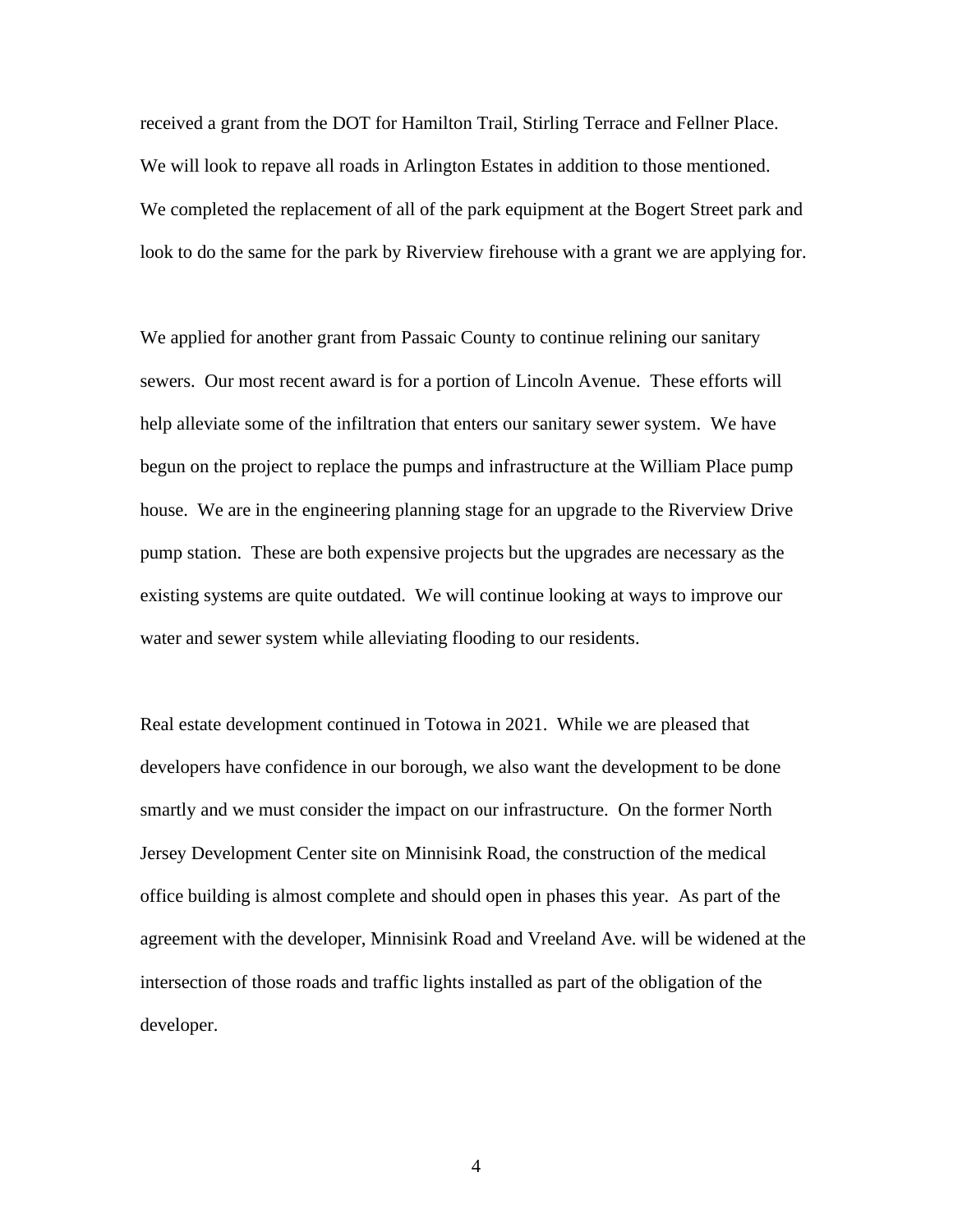Digital Realty has begun construction of data centers on Union Boulevard just south of Route 46. The additional ratables from the projects mentioned and other construction taking place should provide ratables and ease the tax burden on our residents.

Our community continues to be strengthened by the support of our professional staff, all of our employees, and, of course, volunteers. In addition to the fire fighters and first aid squad members I previously mentioned, there are also volunteers at the PAL and on our municipal boards who donate their time selflessly in the best interest of our community and all of these efforts are truly appreciated by the Council and me. In particular I would like to acknowledge the efforts of our Board of Recreation and their Director this past year. While I only mentioned a few of the events that the Board sponsored in 2021, there were others as well for the benefit of our children and adults.

Our Totowa Public Library continues to flourish with new and expanded programs offered as well as assistance to our senior citizens and residents in need. Under the direction of the Board and its director, the library has become more than a library- it is a community center. And special recognition goes out to Janet Saunders, who just retired from the Library Board after serving 40 years, with over 30 of them as President. Her time in leading the Board is much appreciated.

On the property tax front, in 2021, our total tax rate decreased by 1.6%. This was attributable to several factors including favorable tax treatment from Passaic County and Passaic Valley High School and an increase in ratables in our town. As you have heard